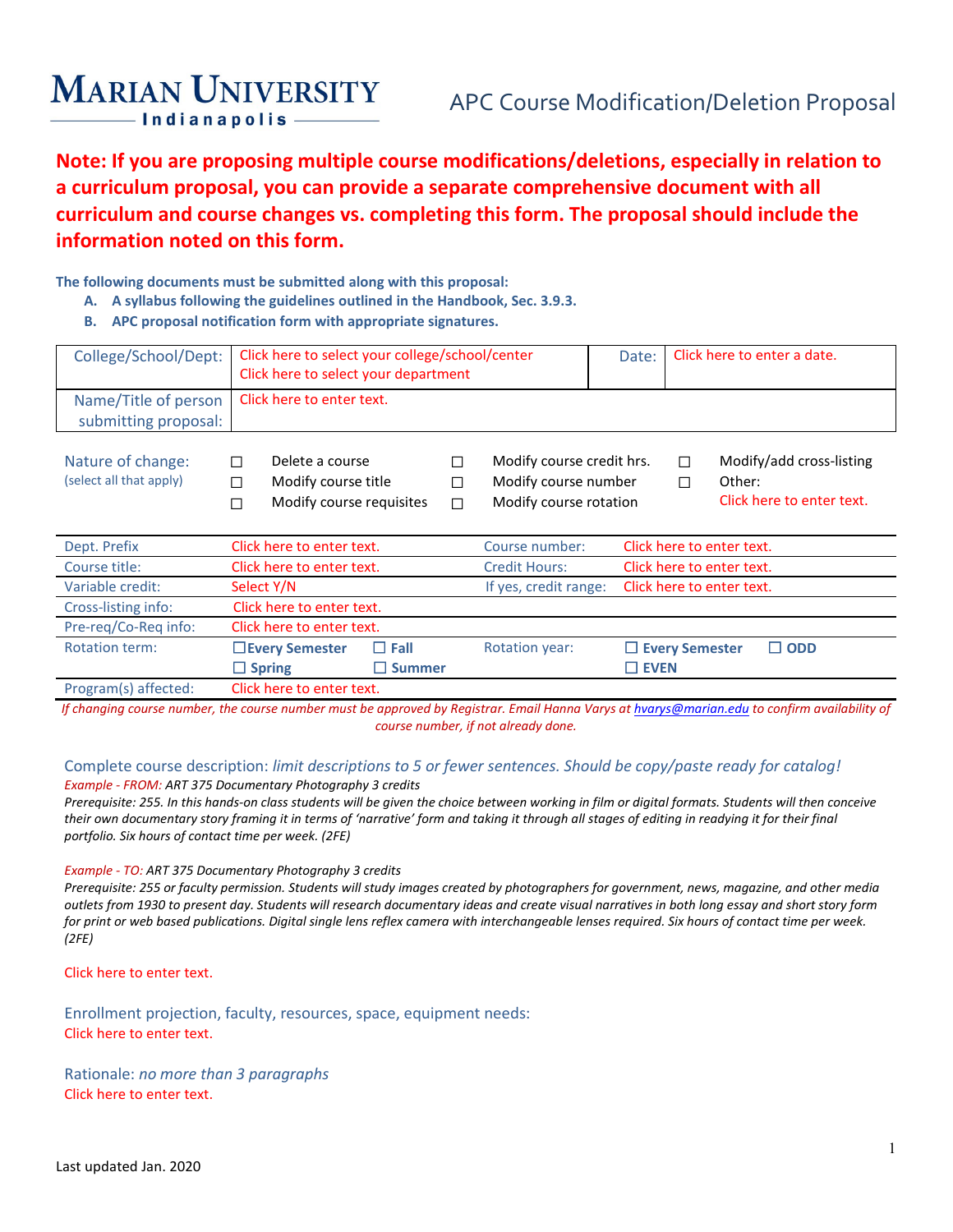# **MARIAN UNIVERSITY** - Indianapolis -

# APC Course Modification/Deletion Proposal

How will this change impact current students? For example, If course is deleted from a program, what course is now required or will the requirement be waived? Describe how the Registrar should apply the change to current students: Click here to enter text.